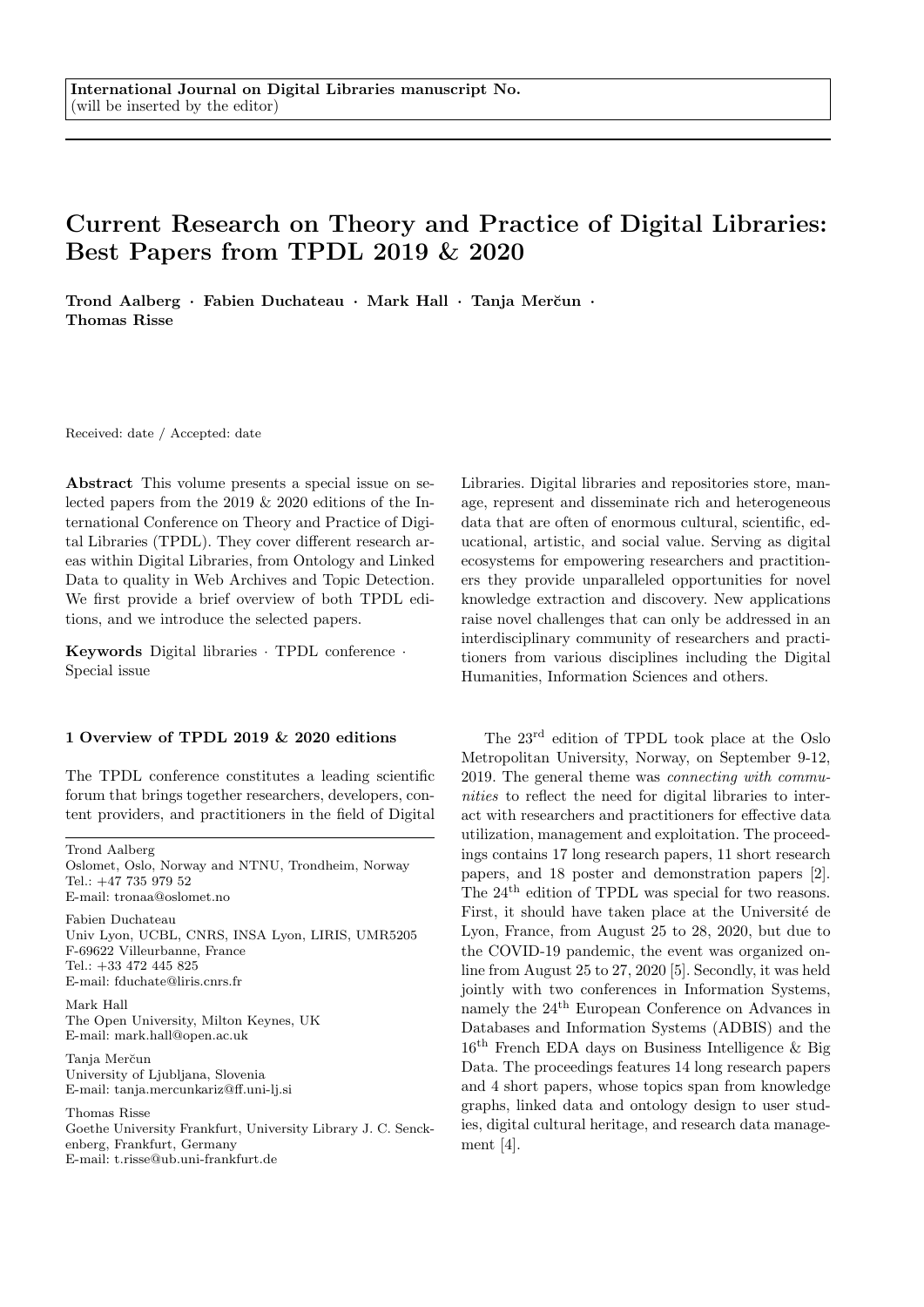Following the tradition of previous TPDL editions [3, 6], the Program and General chairs decided to prepare a volume consisting of extended versions of the best papers from TPDL 2019 & 2020. This gives invited authors an opportunity to add details or new contributions and to describe additional experiments or studies, but also to consider perspectives suggested by reviewers. For the Digital Library community, such a volume is useful to establish the progress made so far in our field through mature works as well as to identify future research directions.

## 2 Presentation of selected papers

Papers accepted in both editions of TPDL had already been thoroughly reviewed by three reviewers and one senior meta-reviewer. Additionally, all papers were discussed during a meeting of the Program and General chairs for producing the list of TPDL accepted papers. From the pool of papers accepted in TPDL 2019 & 2020, the General and the Program Committee Chairs nominated ten papers based on their reviewing scores: three from TPDL 2019 and seven from TPDL 2020. Authors of these papers were invited to extend their original paper by at least 30% in a four-months period. Nine new versions were submitted. As required by IJDL's policy, these extended papers went through another round of reviews by at least three reviewers, supported by a senior reviewer. Finally, 6 papers were accepted for publication in this special issue. Below is a short description of these papers.

The paper An Extended Analysis of the Persistence of Persistent Identifiers of the Scholarly Web by Martin Klein and Lyudmila Balakireva investigate the notion of persistence of DOIs by analyzing their resolution on the web. Digital Object Identifiers (DOIs) are common standard to persistently identify resources. The DOI concept is based on the assumption that mappings between the resources and the DOIs are updated when the resource location is changing. The authors show that persistence is in reality not guaranteed. Instead content providers respond differently to varying request methods, network environments and even change their response to requests against the same DOI. The paper presents quantitative analysis results and aims informing the scholarly communication community about this disconcerting lack of consistency.

Brenda Reyes Ayala presents Correspondence as the Primary Measure of Information Quality for Web Archives: A Human-Centered Grounded Theory Study, a grounded theory of quality specifically for web archives. She

analyzed support tickets submitted by clients of the Internet Archive's Archive-It (AIT). Therefore, the theory is human-centered and grounded on the perception of users and creators on the quality of web archives. The resulting theory compromises the dimensions correspondence, relevance, and archivability. Web archivists and cultural heritage institutions will benefit from the clarified notion of quality in a web archive.

The next paper by Arthur Brack, Anett Hoppe, Markus Stocker, Sören Auer, and Ralph Ewerth on Analysing the Requirements for an Open Research Knowledge Graph: Use Cases, Quality Requirements and Construction Strategie tackle the issue of exploring and comparing scientific research literature in a semantic way using an Open Research Knowledge Graph (ORKG). They first describe the typical tasks of a researcher (use cases) that can be supported by an ORKG, such as finding related work or obtaining a deep understanding of a paper. Minimal requirements (in terms of granularity or completeness for instance) are defined for each use case. Next, manual, semi-automatic and automatic approaches for building an ORKG are surveyed, both for designing ontologies and for populating the graph. This article thus provides a broad overview of the different requirements for an ORKG and it fosters future research on this emerging topic.

The  $VeTo +: improved$  expert set expansion in academia article by Serafeim Chatzopoulos, Thanasis Vergoulis, Theodore Dalamagas, and Christos Tryfonopoulos extends their work on identifying experts in a given field, for example in order to identify new reviewers for a conference. Rather than relying on data containing explicit links between experts and topics, the authors identify potential experts by considering the venues the experts publish in and the topics attached to the publications. The extended algorithm presented here builds on this by enabling dynamic weighting of the two factors and filtering of the considered publication venues. The second is of particular interest to interdisciplinary venues, such as TPDL or JCDL, where except for the interdisciplinary venue, there is often little publishing overlap between experts.

The following paper Multi-Label Classification of Legislative Contents with Hierarchical Label Attention Networks by Danielle Caled, Mário J. Silva, Bruno Martins, and Miguel Won deals with the issue of annotating legislative documents using the EuroVoc hierarchical thesaurus. Contrary to existing annotation methods, authors propose a deep learning model to take into account the three levels of the thesaurus rather